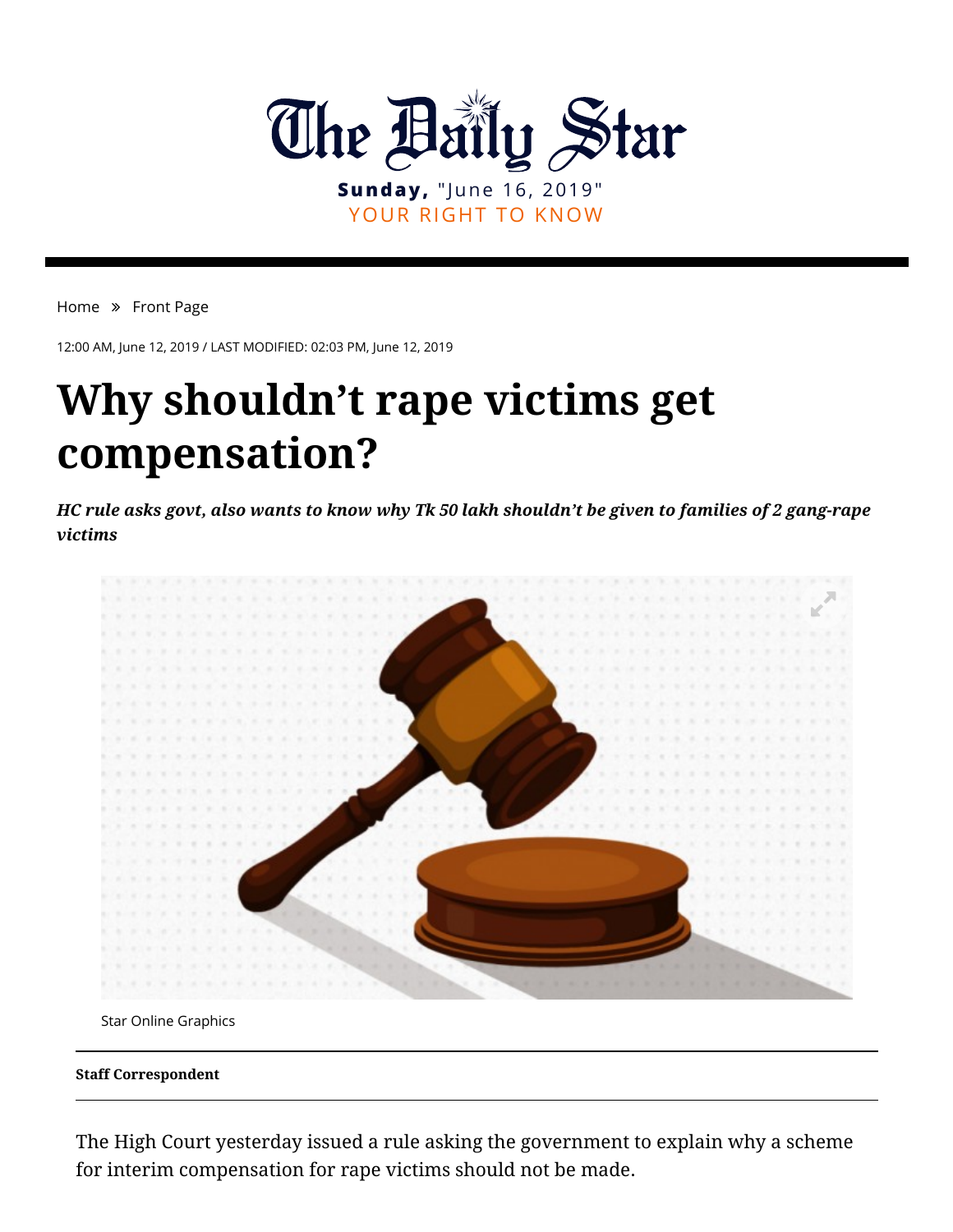The HC rule also asked why the authority should not be instructed to formulate guidelines to ensure that women, girls and children are safe and not prone to sexual abuse in any public vehicles and places.

The rules came following a writ petition filed by the Children's Charity Bangladesh Foundation.

In the petition, the child rights organisation said punishment of those guilty was not the only step in providing justice to rape victims who suffer irreparable loss -- both psychological and physical. In many cases, rape leads to death or life-long disabilities.

It also sought Tk 50 lakh compensation for the families of two gang-rape victims.

Barrister Md Abdul Halim, who filed the petition on behalf of the rights organisation, said an alarming number of rape victims were children. "They face social stigma in every phase of their lives as they grow up…"

Explaining interim compensation, he said the victims should be compensated during the trial period.

The government should ensure that victims get social and financial support to help them overcome trauma and all other barriers, he added.

There are systemic or other failures for crimes remaining unpunished, the petitioner said, adding that when the state fails to identify the accused or collect and present acceptable evidence against the criminals, the duty to compensate remains.

Referring to what the Indian Supreme Court said in several cases, the petitioner said the state's responsibility does not end merely by registering a case, conducting investigation and initiating prosecution.

"The responsibility for rehabilitation of the victim remains and hence, the right to compensation remains for the victim."

The HC also issued a rule asking the government to explain in four weeks why it should not be directed to give Tk 50 lakh each to the families of Shahinoor Akhter Tania and Sumaiya Akhter, who had been gang-raped in Kishoreganj and Rajshahi.

Shahinoor Akther Tania, who worked at Ibne Sina Hospital's Kalyanpur branch in the capital, was raped and murdered in a passenger bus on her way home in Kishoreganj's Katiadi upazila.